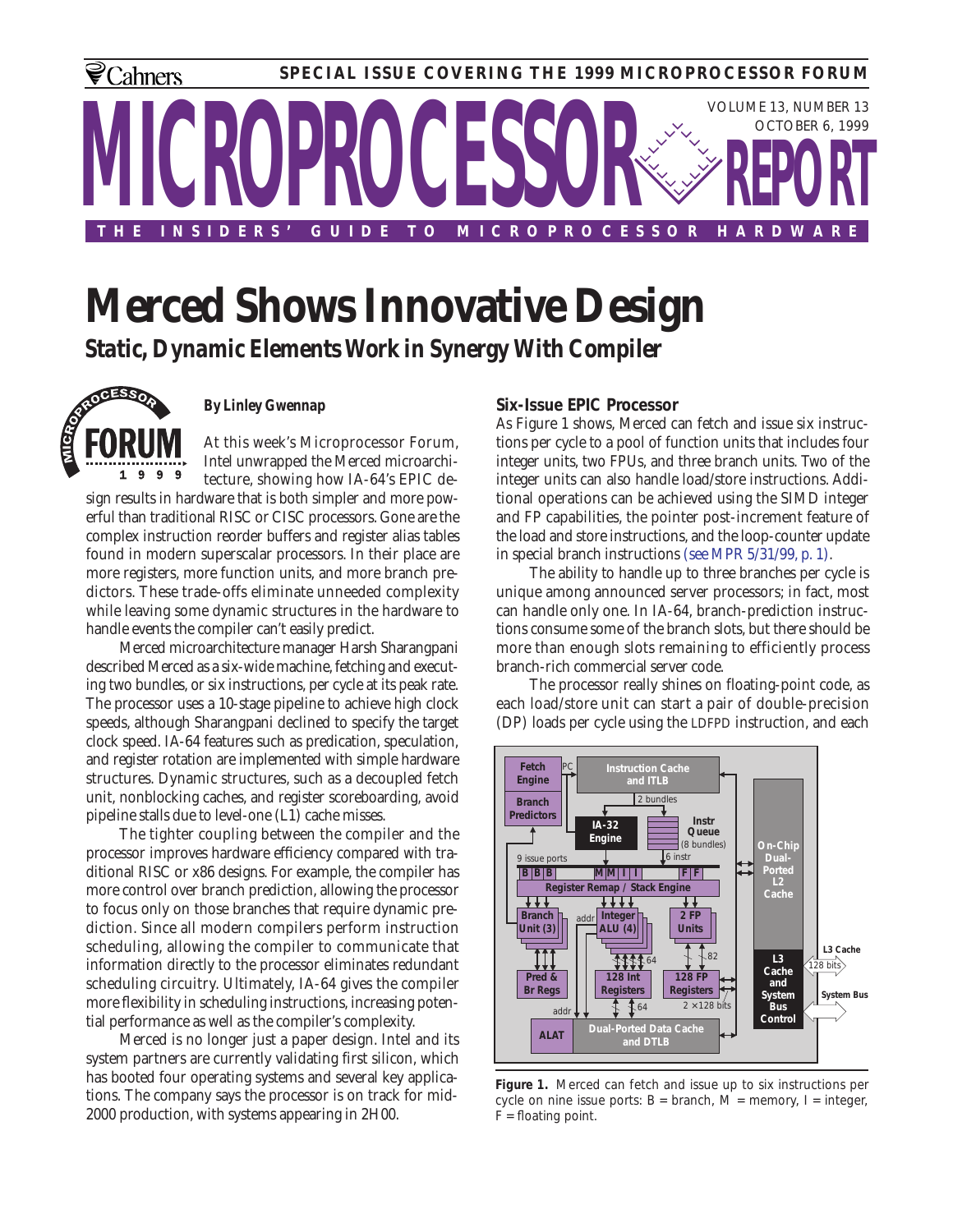FPU can launch two DP operations using the FMA instruction. Thus, Merced can fetch four DP operands and execute four DP operations per cycle and still have two instruction slots left over to handle integer arithmetic or branches.

Most integer instructions execute in a single cycle. The dual FPUs are fully pipelined for all operations, but execution takes multiple cycles. Intel did not disclose the latency of Merced's FPU, but presumably it is no worse than that of Pentium III, which requires three cycles for an add or a multiply. As previously disclosed (see MPR 10/26/98, p. 16), each of Merced's FPUs can execute one DP MAC or two SP MACs.

The chip includes small L1 instruction and data caches backed by a larger on-chip L2 cache. Intel did not disclose details of the memory subsystem, such as the size and organization of these caches or the TLBs.We expect the L1 caches to be about 16K, allowing them to maintain an access time of about 1.5 cycles at a high clock speed. The L2 cache is probably about 256K and can supply 256 bits per cycle to the L1 caches. Both the data cache and the L2 cache can service two loads per cycle. FP loads and stores bypass the data cache and go directly to the L2 cache, as Figure 1 shows. Merced connects to an external L3 cache through a 128-bit bus operating at the full CPU speed and delivering at least 10 GBytes/s.

In addition to the backside L3 cache bus, Merced includes a frontside bus that connects to memory, I/O, and other processors, a design similar to that used by Pentium III today. Although Intel did not disclose the width or speed of this bus, we expect it to provide 2–3 GBytes/s of sustainable bandwidth, more than twice that of the current 100-MHz Xeon bus. This bus will support up to four Merced processors, using Intel's forthcoming 460GX chip set (see MPR 9/13/99, p. 4) as well as chip sets being developed by Intel partners.

#### **Ten-Stage In-Order Pipeline**

Figure 2 shows the Merced pipeline. At 10 stages, it is two to three stages shorter than Pentium III's pipeline (see MPR 2/16/95, p. 9); much of this advantage, however, is due to the complexities of the x86 architecture. Merced's pipeline is actually two to three stages longer than that of the Alpha 21264 (see MPR 10/28/96, p. 11), a high-speed RISC processor.



**Figure 2.** Merced's 10-stage pipeline features an independent three-stage front end and a straightforward execution engine.

Like many modern processors, Merced uses an instruction queue to decouple the instruction-fetch pipeline from the execution pipeline. This decoupling allows the front end to continue fetching instructions, even when the execution engine stalls; conversely, execution can continue using queued instructions if a branch causes a pipeline bubble, which Intel calls a resteer. The queue holds eight bundles, or 24 instructions, enough to cover resteers but not enough for a full branch misprediction.

The front end of the pipeline consists of three stages. After calculating the fetch address in the first stage, the processor accesses the instruction cache in the FET stage, and instructions flow into the queue in the third stage. After spending zero or more cycles in the queue, instructions are issued in the fourth stage. Register remapping occurs in the next stage, and accessing the large (128-entry) register files requires the two stages that follow. Finally, instructions execute in the EXE stage, with DET available to access the data cache or to complete branches.

Merced does not reorder instructions as out-of-order RISC or CISC processors do. But due to the different latencies of integer math, loads, FP math, and cache misses, instructions can finish executing out of order. The processor employs a register scoreboard to determine if a target register has been updated. As long as no instruction requires the result of a multicycle operation, the pipeline continues flowing normally.It stalls only if an instruction attempts to access a register that the scoreboard indicates is unavailable.

## **CPU, Compiler Both Predict Branches**

With a branch misprediction penalty of nine cycles, Merced, like most modern processors, must avoid mispredicted branches at all costs. One of the strengths of IA-64 is that it can eliminate many branches using predication, completely avoiding the possibility of a misprediction. But Intel didn't ignore the branches that aren't eliminated; to accurately predict these branches, Merced employs a variety of hardware and software techniques that go well beyond the methods implemented in current processors.

First, Merced implements a branch predict instruction, BRP, that the compiler can use to help the processor more accurately predict branches and prefetch target instructions. The BRP instruction provides the address of an upcoming branch instruction, its predicted target address, and the "importance" of the branch, as well as other prediction aids.

The implementation of BRP varies from processor to processor. Merced implements four target address registers (TARs) that hold the targets of the most recent BRP instructions of high importance. Each TAR also holds the address of the branch instruction. When the program counter matches one of these branch addresses, the corresponding target address is fed to the instruction cache on the next cycle. Thus, up to four individual branches can achieve zero-cycle execution using this mechanism.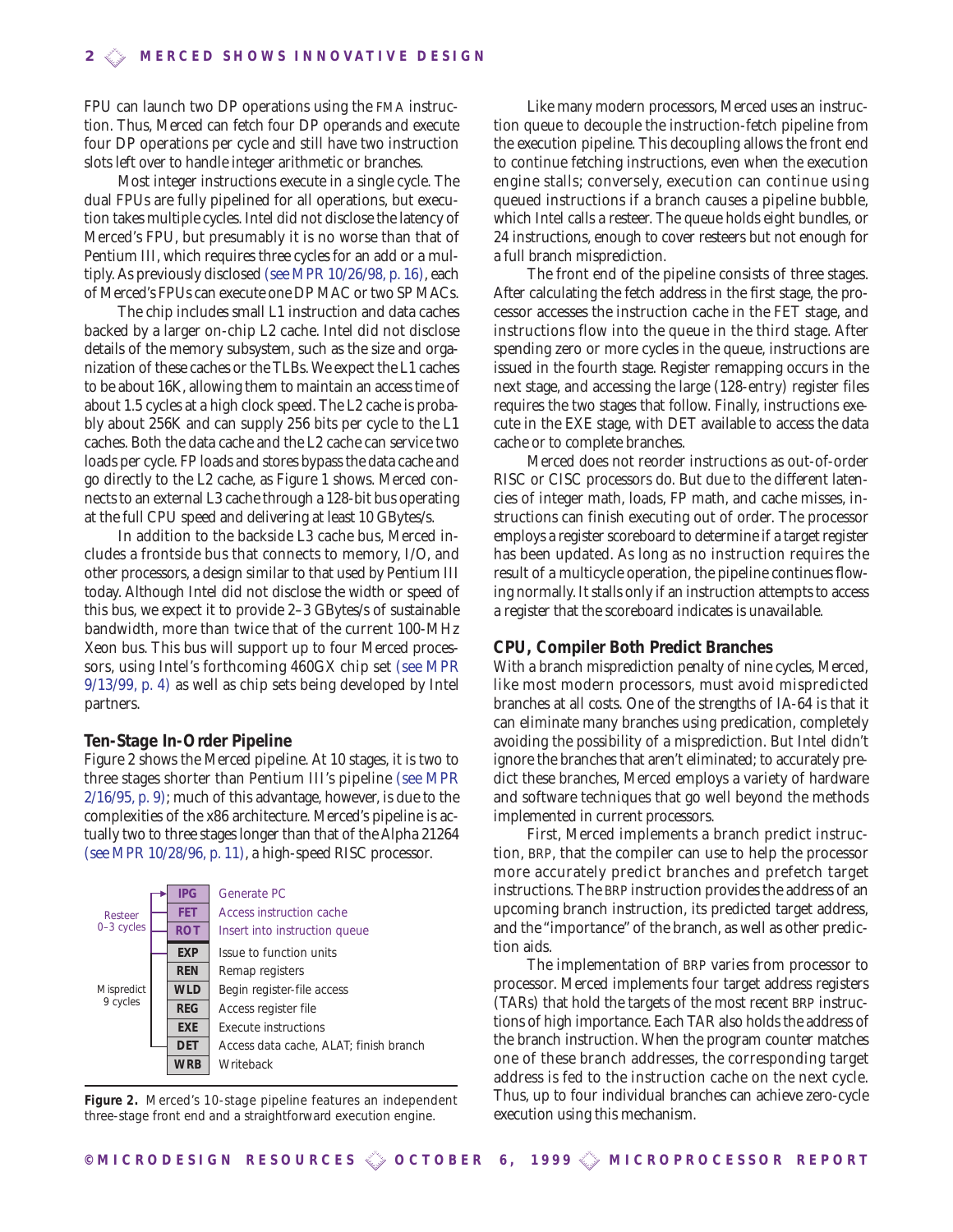The second opportunity to redirect, or resteer, the fetch stream occurs in the FET stage, as Figure 3 shows. Here, Merced employs three more conventional prediction mechanisms—an 8-entry return stack buffer (RSB) to predict subroutine returns, a 512-entry branch history table (BHT), and a 64-entry branch target address cache (BTAC)—but uses them in a unique fashion.

Unlike standard RISC and CISC architectures, IA-64 can provide a static-prediction "hint" to indicate that easyto-predict branches should not be placed in the BHT. Thus, although the Merced BHT is much smaller than the ones in the 21264, AMD's Athlon (see MPR 8/23/99, p. 1), and other leading microprocessors, it may achieve similar effectiveness by focusing only on those branches that require dynamic prediction.

The four-way set-associative BHT uses a two-level PAs algorithm (see MPR 3/27/95, p. 17). Each entry, selected using the branch address, tracks the four most recent occurrences of that branch. This 4-bit value then indexes one of 128 pattern tables (one per set). The 16 entries in each pattern table use the standard 2-bit saturating up/down counter to predict the branch direction. The total storage required for this BHT is about 20 Kbits.

A second smaller BHT handles multiway branches. This 64-entry structure uses the same two-level algorithm but keeps three history registers per bundle entry. It does a find-first-taken selection to provide the first predicted taken address or indicate that none is predicted taken.

The compiler can place addresses directly in the BTAC using BRP instructions. A branch that hits in the BTAC or in the RSB immediately routes its target address back to the front of the pipeline, creating a single-cycle bubble in the fetch stream. As long as the fetch stream is ahead of the execution engine, this bubble will not stall the processor. If the BHT predicts the branch to be taken but the smaller BTAC does not contain the target address, it must be computed later by one of two branch address calculators (BAC).

A third resteer occurs in two situations. BAC1 can compute the target address of a branch in the third slot of either



**Figure 3.** The front end of the pipeline contains several mechanisms that predict branches and redirect the fetch stream with minimal delays.

bundle. Most templates place a branch in the third slot, so BAC1 will handle most branches. If the branch direction was not predicted by the BHT, the BAC will use the static prediction encoded in the branch instruction. BAC1 also contains logic that tracks the loop count (LC) register and overrides the TAR resteer when LC indicates a loop exit. Either of these cases causes a two-cycle bubble. Finally, BAC2 can calculate the target address of a branch in any slot; if this unit is used, it causes a three-cycle bubble.

In most cases, these bubbles will not stall the execution pipeline, although the instruction buffer must be nearly full to cover the rare three-cycle bubble. Other than the effect of these bubbles, branches will stall the execution pipeline only if mispredicted; that is, if the final result of all resteers is found to be incorrect once the branch condition is finally evaluated in the DET stage.

#### **Simple Instruction Issue**

Because it does no reordering, Merced can assign instructions to function units as soon as they exit the queue, in the EXP stage. The queue emits two bundles (six instructions) at once. The template fields in these bundles indicate the type of each instruction (integer, memory, FP, etc.). A standard instruction set would require a full crossbar to issue any six arbitrary instructions to a set of function units, consuming die area and potentially extending the cycle time. IA-64, in contrast, allows a limited number of templates (see MPR 5/31/99, p. 1); for example, memory instructions are never in the third slot, whereas FP instructions are never in the first slot. As Figure 4 shows, each function unit must choose among no more than three instructions, simplifying the muxes and instruction routing.

The templates also indicate the end of each instruction group, marked by a "stop." The compiler specifies these groups such that they contain no data dependencies. If the template contains a stop, the processor simply holds sub-



**Figure 4.** Merced dispatches up to six instructions per cycle from two bundles with three slots each. Because certain instruction types are required to be in certain slots, the dispatch task is simplified.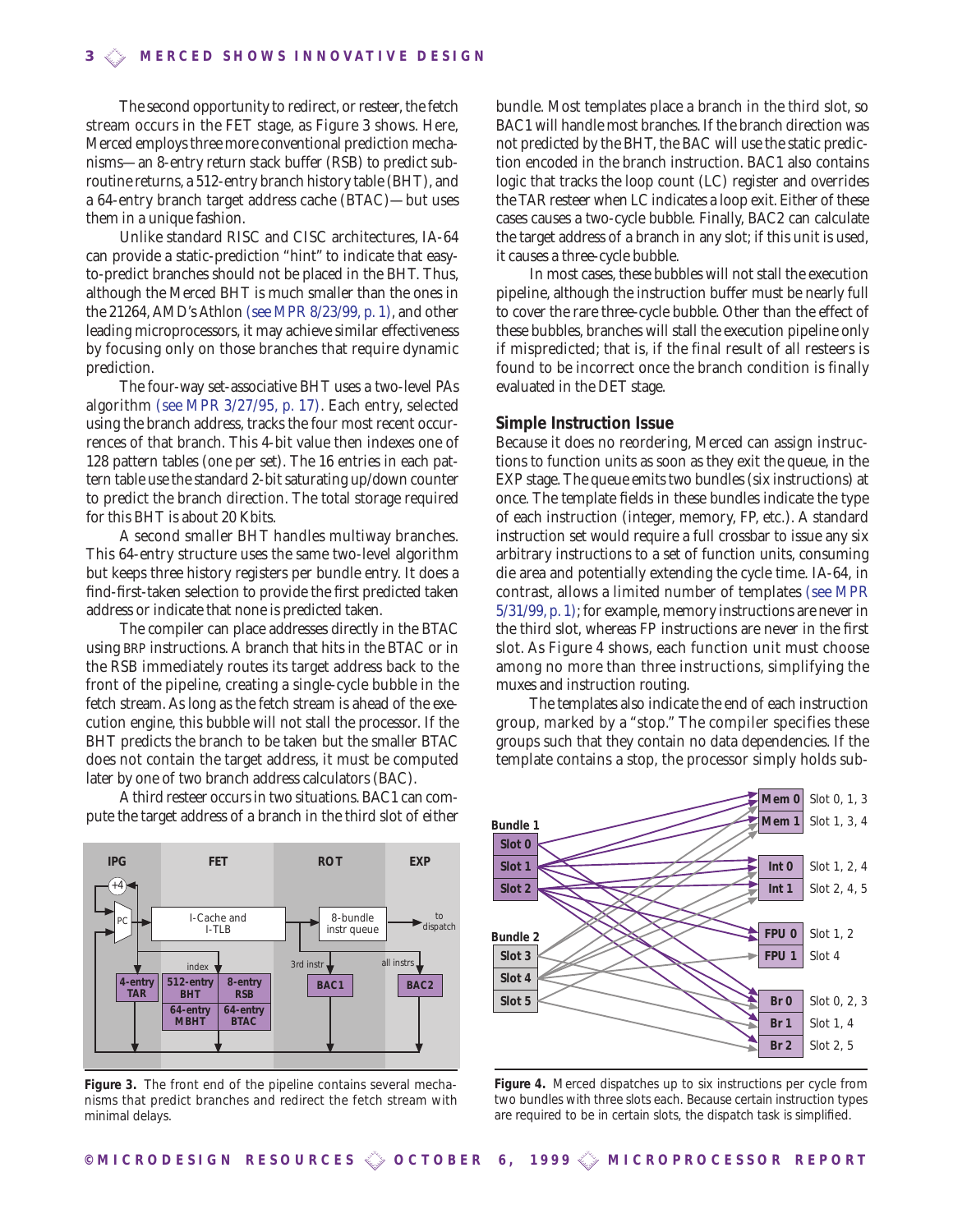sequent instructions until the next cycle. Thus, the hardware does not check for dependencies during the issue process. Traditional superscalar processors have extensive logic to check for such dependencies, and this logic grows exponentially worse as the issue width increases.

All instructions from both templates can be issued, as long as there is no stop (except at the end of the second bundle) and no resource is oversubscribed. The latter occurs if there are more than two memory instructions, for example. Any instructions not issued on the first cycle will be issued in a subsequent cycle; although this situation does not stall the execution pipeline, it permits the instruction buffer to fill.

After the processor issues instructions, it must fetch their operands. To support IA-64's register frames and register rotation (see MPR 3/8/99, p. 16), Merced remaps the register addresses using small 7-bit adders in the REN stage. In WLD, the remapped addresses flow to the register file, which

is accessed in REG. Despite the simpler register-renaming hardware, this process takes three cycles in Merced but only two cycles in the 21264 or even Pentium III. Some of this increase is due to the longer access time of the large multiported register file, but the nearly empty WLD stage looks suspiciously like a late addition to the pipeline, needed to meet the clock-speed target.

Merced includes a register stack engine (RSE) to automatically handle any spills and fills required when register frames exceed the size of the physical register file. In these situations, the RSE stalls the machine to issue the necessary save or restore requests using the two memory ports. In future IA-64 designs, the RSE

could take advantage of unused memory slots, issuing loads or stores before the registers are needed, but the Merced team opted for a simpler design.

# **Predication and Speculation**

All IA-64 instructions are executed conditionally, based on the contents of one of 64 1-bit predicate registers (see MPR 10/27/97, p. 1). Because of its large supply of function units, Merced simply executes all instructions through EXE, canceling their results in DET if the predicate turns out to be false. Canceling instructions earlier would eliminate some resource conflicts but would require an early access to the predicate registers that could wreak havoc with the pipeline. Instead, Merced reads the predicate value along with the other operands and passes it along to the retirement logic.

The designers did make an effort to avoid stalling the pipeline for an instruction that will later be canceled. The pipeline will normally stall if an instruction requires data that is not yet available, but if that instruction is predicated



**Intel architect Harsh Sharangpani described Merced's EPIC microarchitecture at the Forum.**

with a false value, the stall is completely avoided as long as the predicate is precomputed in the register file. If the predicate must be bypassed from the previous EXE stage, the stall will be only one cycle, or two cycles if the predicate comes from a floating-point compare (FCMP).

IA-64 forms conditional branches by predicating the basic branch instruction. The architecture allows the compiler to group a branch with an instruction that generates its predicate—one of the few data dependencies permitted within an instruction group. To handle this case, Merced does not determine the final direction of the branch until the DET stage, one cycle after the compare instruction executes in EXE. In the DET stage, the processor analyzes up to three branch conditions and chooses the correct target address. In the rare case that this address does not match the address predicted by the fetch unit, a misprediction occurs.

Speculative loads (LD.S) are easily implemented in

hardware; exceptions set the NaT bit (see MPR 3/8/99, p. 16) and are propagated through subsequent calculations. In these calculations, the processor treats the NaT bit much like a 65th data bit. The check (CHK.S) instruction is simply a conditional branch based on the NaT value.

An advanced load (LD.A) inserts its address into the ALAT (advanced load address table). The DET stage checks subsequent store addresses against the ALAT and removes the entry if it finds a match. A later LD.C or CHK.A instruction checks the ALAT; if the entry is not found, the processor takes a microtrap and reexecutes the load, causing a several-cycle delay as the pipeline is flushed.

But in most cases, the check instruc-

tion will succeed without delay. To avoid overhead, Merced can execute check instructions in the same cycle as an instruction using the data; if the check fails, the "use" instruction is canceled.

Merced's ALAT has 32 entries and is indexed by the 7-bit register ID. It stores only a subset of the physical address tag, which reduces storage requirements but causes some false matches. The odds of a false match are low, and the penalty is simply reexecuting the load.

RISC and x86 designs can reorder loads and stores dynamically and check for conflicts, performing the equivalent of an advanced load. The ALAT provides a simpler hardware mechanism to handle this case. Some PowerPC and SPARC processors use hardware- or software-controlled prefetching instead of speculative loads to help cover load latency. IA-64's speculative loads have the advantage of bringing data all the way into the register file, avoiding loaduse interlocks, and should better avoid prefetching of unneeded data. Merced implements these features with a minimal amount of complexity.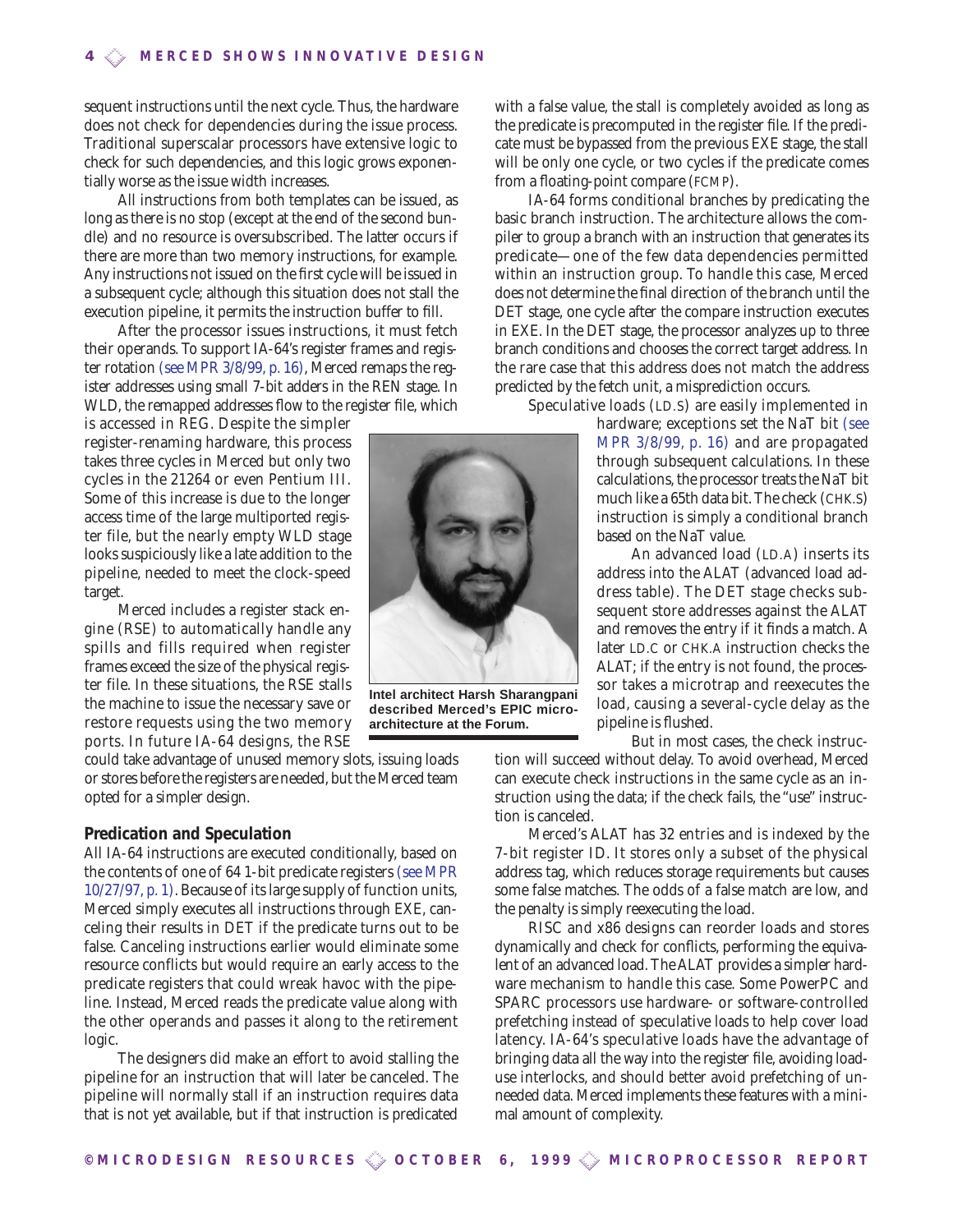## **Designed for High Reliability**

Because Merced is designed for use in highly reliable servers, it has several features to improve reliability, availability, and serviceability (RAS). Many processors offer parity protection for on-chip memory structures, but Merced goes one step further with full ECC on the on-chip L2 cache data, allowing the chip to correct single-bit errors and detect multiple-bit errors. Parity is sufficient for small structures, such as the TLBs and the instruction cache, that never contain modified data and can simply be reloaded if necessary.

The external L3 cache is also ECC-protected, including the tags. To reduce overhead, the state bits are not fully protected except for the M (modified) state, which ensures modified data will not be lost. Both the backside L3 bus and the frontside memory bus are covered by ECC.

Intel designed the frontside ECC algorithm to detect errors in four consecutive bits, which would be caused if a single  $\times$ 4 DRAM chip fails. Instead of taking a fault on a frontside ECC error, the "poisoned" data is held in the processor until it is used. This helps identify the affected process, and in some cases, the data may never be needed.

Using these mechanisms, a Merced system can tolerate many hardware errors. Errors corrected by ECC cause only a few cycles of delay and are transparent to software (although the processor optionally generates a low-priority interrupt for logging purposes). In many cases, a parity error can be corrected by a firmware routine that flushes and reloads the affected entry. If the failure has caused data loss, the processor notifies the operating system, which can terminate the affected process and restart it from a previous checkpoint. Only if the OS itself is affected will the entire system, or a single node in a large system, go offline.

#### **Some Details Not Yet Disclosed**

Sharangpani's presentation shed little new light on Merced's IA-32 portion.As disclosed earlier,IA-32 code and data share the same caches and execute in the same function units. When in IA-32 mode, the processor fetches x86 instructions into a separate decoding and scheduling unit that reorders the instructions and executes them using the native execution core. We expect the IA-32 decoding and scheduling unit to be similar to Pentium III's front end.

Intel has already fabricated Merced in its 0.18-micron P858 process. Considering the six-wide native CPU core, the complex IA-32 front end, and the on-chip L2 cache, we expect the die size to be large, around 300 mm<sup>2</sup> or so. Merced will use a thermally enhanced plastic package similar to Pentium III's 528-pin LGA. We expect it to require about 700 contacts, allowing for the wider (128-bit) backside cache bus and extra pins for power and ground to handle the high power dissipation, which we expect to exceed 60 W, including L3 cache. Intel will ship the CPU with up to 4M of L3 cache in a module (see MPR 3/8/99, p. 16).

The company remains mum on any numerical description of Merced's performance, or even its clock speed.

# **Price & Availability**

Intel has not disclosed pricing for Merced; the company expects to begin production shipments in mid-2000. For more information on Merced and IA-64, access the Web at *[http://developer.intel.com/design/ia64/devinfo.htm.](http://developer.intel.com/design/ia64/devinfo.htm)*

Sources indicate the chip is designed to achieve speeds of around 800 MHz, impressive by today's standards but likely to fall behind the speed of the 0.18-micron 21264 and even the 0.18-micron Pentium III in 2H00. Thus, to outperform these and other competing processors, Merced must execute more instructions per cycle. Its EPIC architecture should help in this regard, but it may not be enough.

## **Head to Head With 21264**

The 21264 will be Merced's toughest competition on the performance front. Compaq expects that chip to exceed 1 GHz by mid-2000, giving it as much as a 25% frequency advantage over Merced. Except for its single branch unit, the Alpha chip has a comparable set of function units. The 21264 is limited to four instructions per cycle, but Merced's two extra two issue slots will probably provide little advantage on most applications.It remains to be seen how the 21264's aggressive hardware reordering matches up against the compiler-driven scheduling of Merced. We expect a close race on singlethread workstation benchmarks such as SPEC95.

Merced could have more of an advantage on large server applications. On these applications, the 21264 is hampered by its modest 128K of on-chip cache and a maximum of 4.0 GBytes/s of backside cache bandwidth.Although those numbers were impressive when the 21264 was announced three years ago, Merced will have more on-chip cache and as much as three times the backside-cache bandwidth. The 21264 tries to make up for this with 2.7 GBytes/s of frontside bandwidth, but Merced should come close to this number as well. Intel claims a four-processor Merced system will outperform a four-way server with 1.1-GHz 21264 processors on transaction-processing benchmarks.

Other competing processors are likely to fall well behind Merced's performance. Before Merced ships, Sun should be shipping UltraSparc-3 systems at 600 MHz or so, but even that new processor is a simple in-order RISC chip that won't match Merced's workstation benchmarks. Sun currently holds a system-level performance advantage with its 64-way SPARC servers, but SGI, IBM, and others expect to take advantage of Merced's improved scalability and ship systems as large or larger.

At clock speeds of 550 MHz or below, HP's PA-8600, the MIPS R14000, and IBM's Power3 are simply too slow to challenge Merced's performance on most applications. Both AMD's Athlon and Intel's own Foster may approach Merced's scores in small commercial servers, but they lack